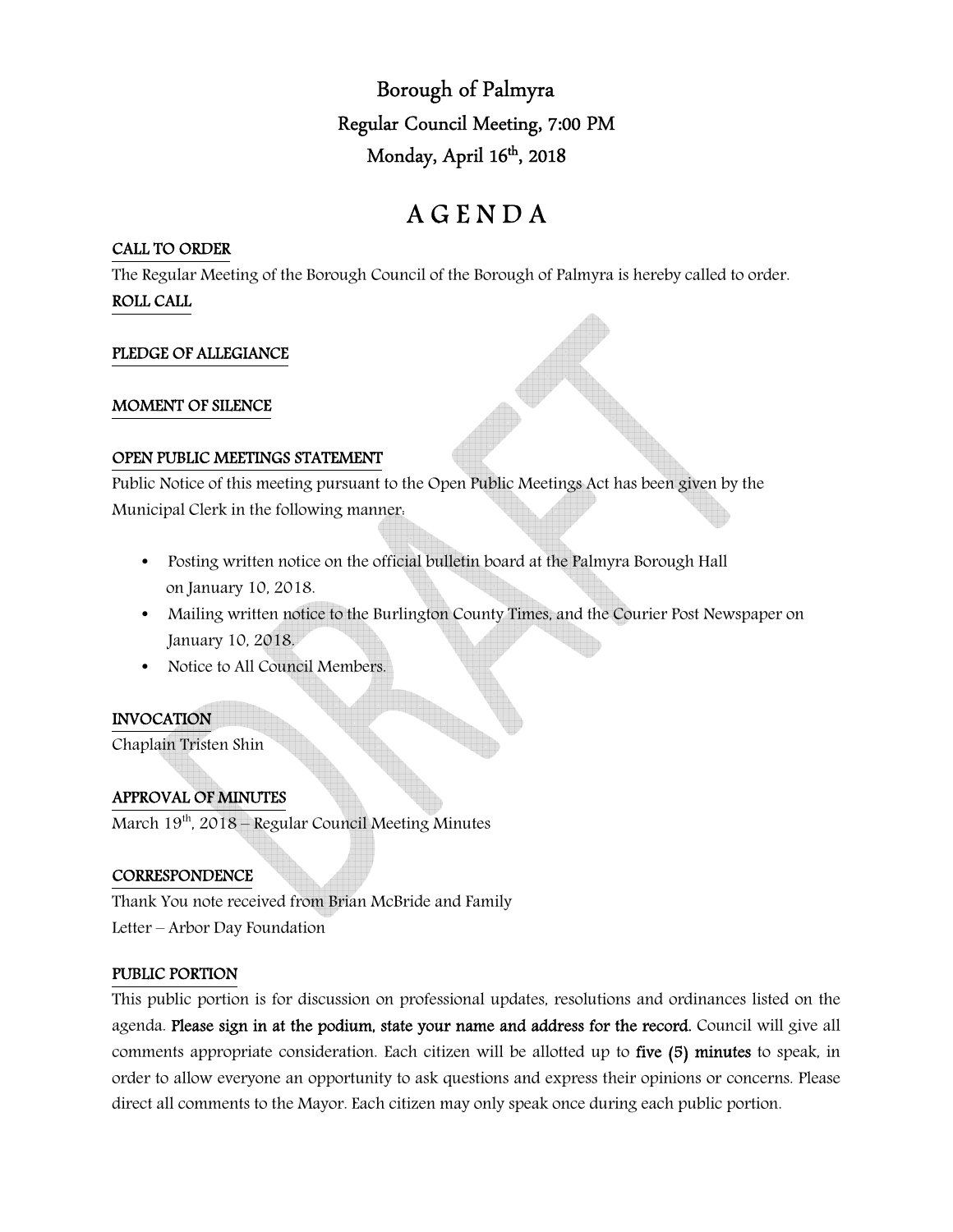## ORDINANCE ON SECOND READING (Public Hearing).

Ordinance 2018-01, An Ordinance To Exceed Municipal Budget Appropriation Limits And To Establish A CAP Bank (N.J.S.A. 40A:4-45.14).

## PUBLIC HEARING ON 2018 MUNICIPAL BUDGET

Resolution 2018-116, Resolution to Read the 2018 Budget by Title Only

Resolution 2018-117, Resolution Authorizing the Adoption of the 2018 Municipal Budget

# ORDINANCE ON FIRST READING (public hearing May 21<sup>st</sup>, 2018 at 7.00 pm).

Ordinance 2018-04, An Ordinance of the Borough of Palmyra, Amending Chapter 70, Alcoholic Beverages – Hours of Operation, of the code of the Borough of Palmyra

Ordinance 2018-05, An Ordinance of the Borough of Palmyra Amending Chapter 121 of the Borough of Palmyra Code captioned "Fire Safety"

Ordinance 2018-06, An Ordinance of the Borough of Palmyra Amending Chapter 95 of the Borough of Palmyra Code captioned "Construction Codes, Uniform"

## ORDINANCE ON SECOND READING (Public Hearing).

Ordinance 2018-02, An Ordinance of the Borough of Palmyra, County Of Burlington, State Of New Jersey, Creating a Junior Firefighter's Auxiliary to the Palmyra Fire Department.

## RESOLUTIONS Consent Agenda

Resolution 2018-118 to Resolution 2018-122 will be enacted as a single motion, if any resolution needs additional discussion it will be removed from the consent agenda and voted on separately.

Resolution 2018-118, , Resolution Authorizing the Tax Collector to Transfer the \$9,000.00 Premium Due to Foreclosure to the Borough of Palmyra Current Fund Account for Certificate #14-00031 Resolution 2018-119, Resolution Authorizing the Tax Collector to Transfer the\$6,500.00 Premium Due to Foreclosure to the Borough of Palmyra Current Fund Account for Certificate #14-00034 Resolution 2018-120, Resolution Authorizing the Tax Collector to Transfer the 900.00 Premium Due to Foreclosure to the Borough of Palmyra Current Fund Account for Certificate #13-00037 Resolution 2018-121, Resolution Authorizing the Funding of Borough Of Palmyra Share of the MACCS Contract with Central Jersey Waste & Recycling for Basic Service Solid Waste and Bulk Collection. Resolution 2018-122, Resolution Authorizing the Payment of Bills for the Month of March 2018 In the Amount of \$1,767,989.85

## MOTION TO APPROVE TREASURERS REPORTS

• March 2018